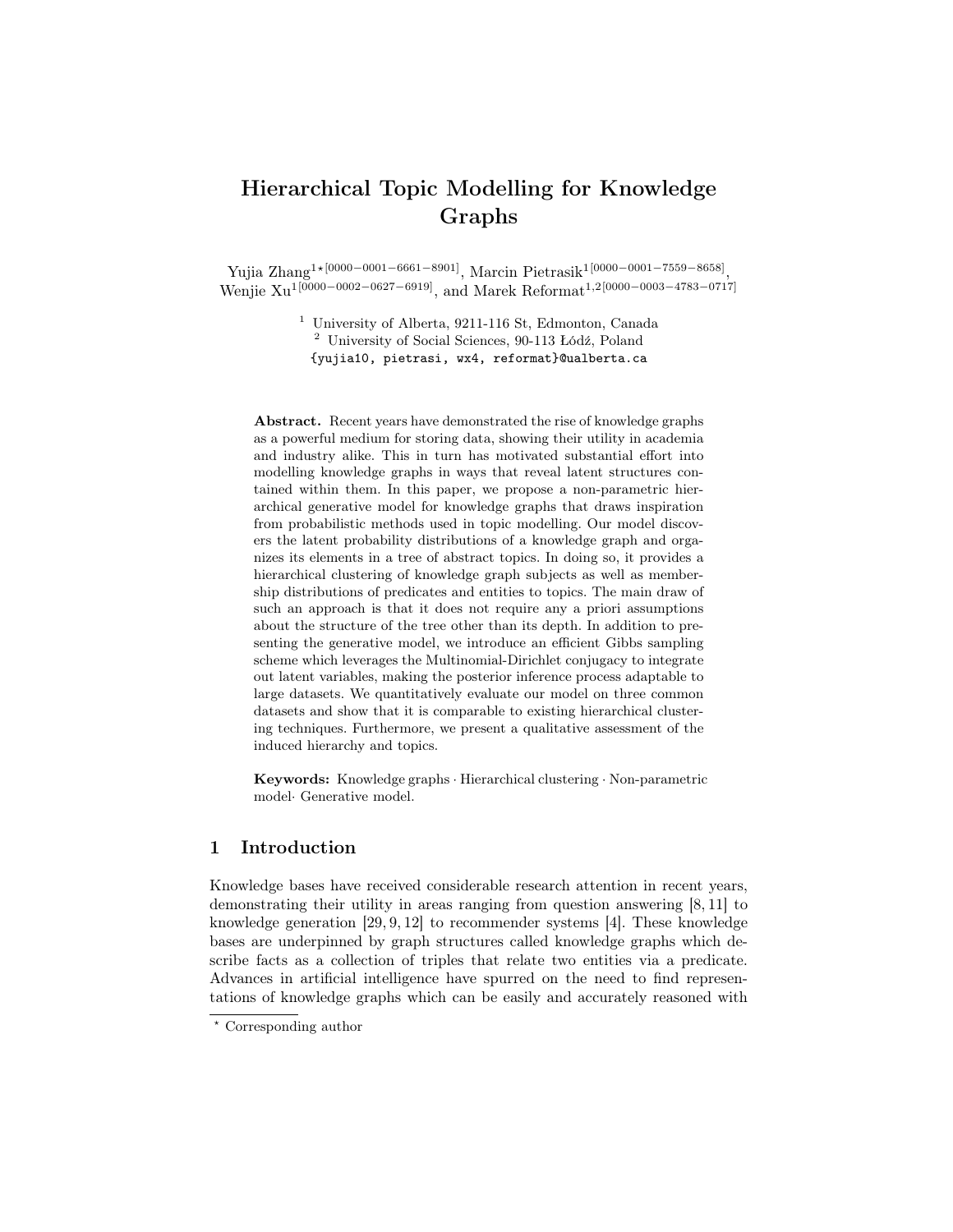by machines. One aspect of this is the increased research attention devoted to generative models for knowledge graphs which learn the latent probability distributions of a graph. These models work by decomposing the knowledge graph to a set of probability distributions that, when sampled together, generate its relations. The learning process, therefore, amounts to inferring the posterior distribution conditioned on the data.

Probabilistic topic models are types of generative models that have received considerable attention in the field of natural language processing. The aim of these models is to build abstract word topics from a corpus of documents and their words. In this sense, topics may be viewed as clusters of words. Most topic models operate under the intuition that words which co-occur in the same documents are likely to have similar semantics and therefore belong to the same topics. Hierarchical topic models extend this principle and organize the induced topics into a topic hierarchy whereby each ancestor topic represents a conceptually coarser version of its descendant topics.

In this paper, we present a model for generating a topic hierarchy from knowledge graphs which extends on existing topic models. In our model, topics are collections of entities and predicates, and are organized hierarchically in the form of a rooted tree. In generating these topics, our model also implicitly hierarchically clusters subjects by sampling a corresponding tree path. Furthermore, we employ a non-parametric prior over the tree, allowing our model to be free of any a priori assumptions about its structure other than its depth. We present an efficient Gibbs sampling scheme for posterior inference of our model. The approach leverages the Multinomial-Dirichlet conjugacy to integrate out parameters for faster inference. Our evaluation demonstrates our model's ability to induce a coherent topic hierarchy as well as hierarchical subject clustering.

## 2 Related Works

We divide the discussion of related works into two subsections, each of which our model shares a degree of similarity with: tag hierarchy induction models; and embeddings and clustering algorithms.

#### 2.1 Tag Hierarchy Induction Methods

In the subsequent section, we introduce the concept of knowledge graph tags and how they can be leveraged to construct a topic hierarchy. Such a formulation is similar to that used in tag hierarchy induction methods which construct a hierarchy of tags based on the documents they annotate. One such method, described by Heymann and Garcia-Molina [16], uses the cosine distance to calculate tag similarity and generality. Tags are then added greedily, starting with the most general tag, as the child of the tag already in the hierarchy they are most similar to. Schmitz [30] proposed a method which uses subsumption rules to identify the relations between parents and children in the hierarchy. These rules form a directed graph which is then pruned to create a tree. Recently,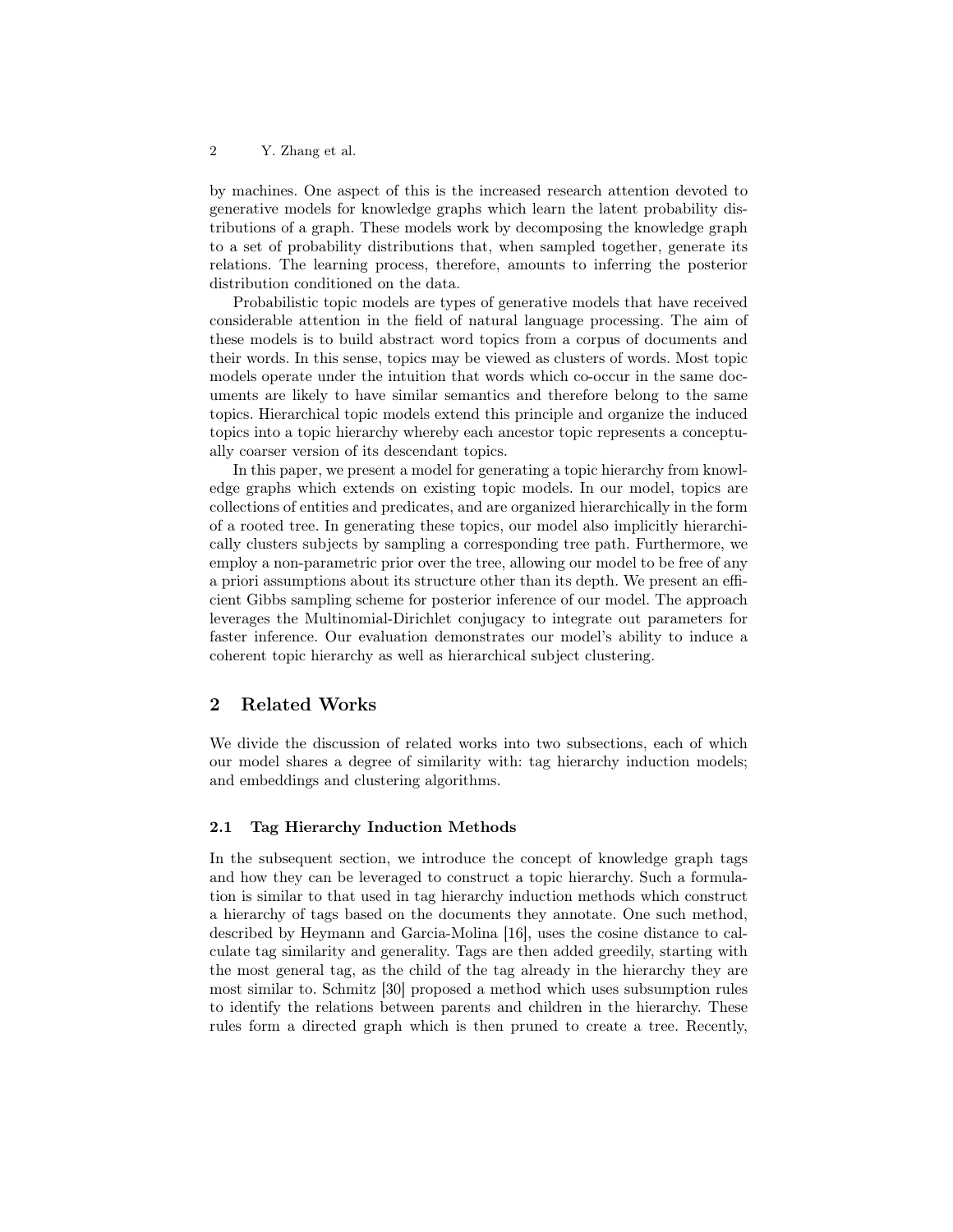SMICT [25] applied principles from the aforementioned methods to knowledge graphs to induce a class taxonomy. This approach was extended in [26] to generate cluster hierarchies of knowledge graph subjects, yielding a result similar to our model. Frequency-based methods, like the ones mentioned above, often suffer from a problem where tags that appear more frequently are assumed to be more general. In an attempt to solve this, [2] introduce domain knowledge to the algorithm in [5] and verify the directionality of relations by searching for lexico-syntactic patterns on Wikipedia. This approach improves the quality of the induced hierarchy when compared to the original model. [15] and [34] both use a two phase approach in which a tag hierarchy is first induced using a strictly frequency-based approach and then optimized using domain knowledge in the form of an existing hierarchy.

#### 2.2 Embeddings and Clustering Algorithms

Knowledge graph embedding methods map knowledge graphs from the discrete graph space to a continuous vector space. Such a representation is useful as it allows knowledge graphs to be easily integrated with common machine learning and deep learning methods. In the context of our work, knowledge graph embeddings may be used in conjunction with hierarchical clustering methods, allowing for a benchmark comparison. Perhaps the most canonical of embedding methods, TransE [9], applies the intuition that subject embeddings should be near object embeddings when translated by valid corresponding predicates. Such a formulation provides an objective function which is then optimized via stochastic gradient descent to learn the embeddings. In a related approach, RDF2Vec [28] uses breadth-first graph walks on the skip-gram language model [22] to generate embeddings. Factorization models such as RESCAL [24] and DistMult [35] learn embeddings by factorizing the knowledge graph adjacency tensor into the product of entity embeddings and relation specific translation matrices. ComplEx embeddings [33] extend DistMult to the complex domain to better handle asymmetry in the knowledge graph. ConvE [12] leverages the convolution operator in a neural framework by stacking embeddings as a martix and convolving them in two dimensions.

Having mapped a knowledge graph to a continuous space via embeddings, clustering is trivial since distances between embeddings may be easily calculated. The process is merely choosing the clustering algorithm best suited for the data. K-means [20] is perhaps the most common clustering algorithm used today and works by assigning entities to the cluster with the smallest centre distance before recalculating cluster centre based on the updated memberships. Another common approach, OPTICS [3], uses a density based approach which expands clusters so long as density criteria are being met. Spectral clustering encompasses a wide range of algorithms which operate on the eigenvalues of the input entities. To generate hierarchical clusters, agglomerate clustering builds a hierarchy bottom-up by joining clusters at higher levels in the hierarchy based on linkage criteria. We use the these clustering methods in conjunction with the aforementioned knowledge graph embeddings during our evaluation procedure.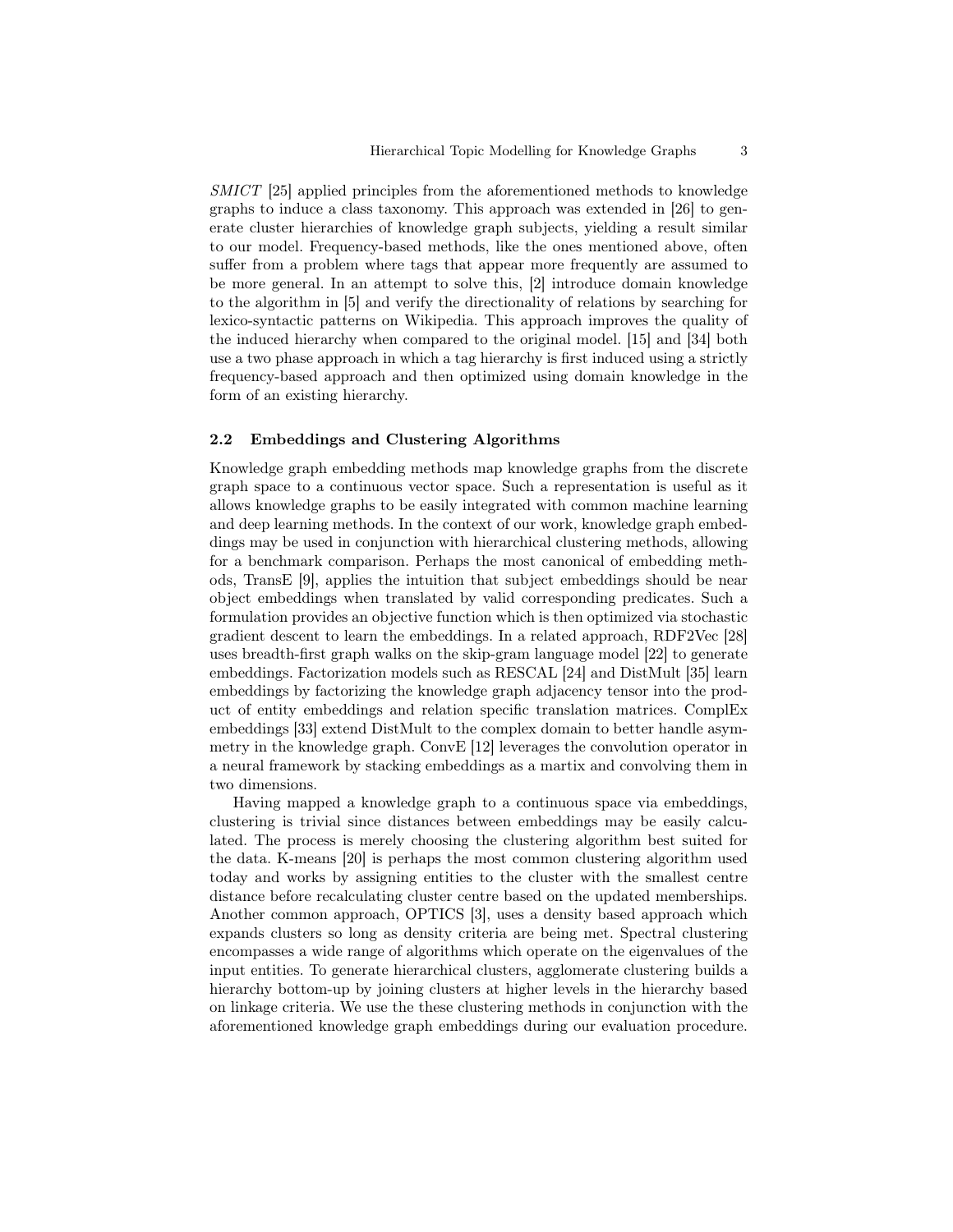This is similar to ExCut [13] which first generates embeddings before iteratively refining them using rule mining approaches to generate entity clusters.

## 3 Proposed Model

In this section, we describe our model by positioning it in the context of existing probabilistic topic models from which it draws inspiration. Specifically, we first introduce readers to Latent Dirichlet Allocation (LDA) [7] and Hierarchical Latent Dirichlet Allocation (hLDA) [6] before formalizing our model.

#### 3.1 Problem Formulation

We define a knowledge graph as a collection of triples,  $K$ , such that each triple relates a subject entity, s, to an object entity, o, via a predicate, p. Formally,  $\mathcal{K} = \{\langle s, p, o \rangle \in \mathbf{S} \times \mathbf{P} \times \mathbf{O}\}\$  where  $\langle s, p, o \rangle$  is a triple, and **S**, **P**, and **O** are the sets of subjects, predicates, and objects in  $K$ , respectively. We note that knowledge graphs are rarely bipartite in terms of  $S$  and  $O$ . In other words, entities can take on the role of both subjects and objects in K, thus  $S \cap O \neq \emptyset$ . Our goal is to find a representation of the knowledge graph in which entities and predicates are hierarchically organized such that entities representing coarse concepts subsume their fine grained counterparts. For instance, the concept Person is a coarser concept than Artist since it encompasses all persons, including artists and nonartists. A natural representation of this paradigm is a directed tree wherein coarse concepts occupy nodes closer to the root node. Nodes are then collections of entities and predicates which share similar semantics. Paths in the tree capture the progressive granularization of a concept.

#### 3.2 Probabilistic Topic Models

Given a collection of documents and their words, D, topic models generate abstract topics on the intuition that words belonging to the same topic are likely to occur in the same documents. Latent Dirichlet Allocation (LDA) [7] is a canonical example of the topic models used today. In this approach, each document,  $d_i \in \mathbf{D}$ , is a mixture of topics and each topic is a distribution of words. To generate a document, the number of document words,  $W_i$ , the document's topic mixture,  $\theta_i$ , and each topic's word distributions,  $\beta_k$ , are sampled. For each document word,  $w_{i,j}$ , first a topic indicator  $z_{i,j}$  is sampled according to  $\theta_i$  then the word is generated from  $z_j$ 's word distribution,  $\beta_{z_j}$ . This generative procedure is formally defined as follows:

- for each document;  $d_i \in \mathbf{D}$ 
	- $W_i \sim \text{Poisson}(\xi)$
	- $\theta_i \sim \text{Dirichlet}(\alpha)$
- for each topic;  $k \in 1, 2, ..., K$ 
	- $\beta_k \sim \text{Dirichlet}(\eta)$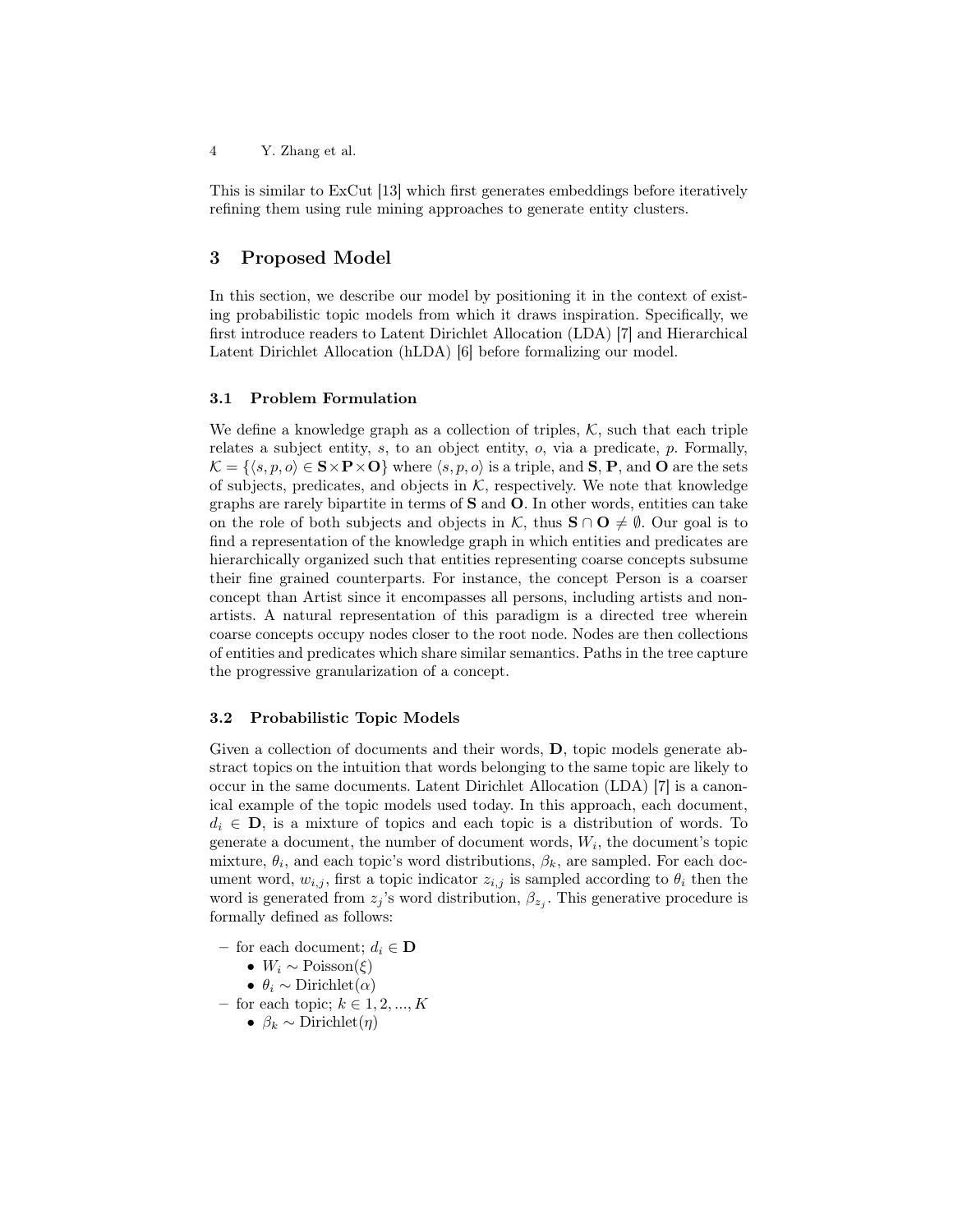- for each document;  $d_i \in \mathbf{D}$ 
	- for each word in document;  $w_{i,j} \in d_i$ 
		- ∗  $z_{i,j}$  ∼ Multinomial $(\theta_i)$
		- $∗ w_{i,j} \sim \text{Multinomial}(\beta_{z_{i,j}})$

Learning the distributions which generate the documents amounts to inferring the posterior distribution. Although this problem is intractable for exact inference, it can be approximated with algorithms such as Variational Bayes [7] or Collapsed Gibbs Sampling [14]. We refer readers to the original papers for the full inference procedure.

LDA has been extended to generate a hierarchy of topics in Hierarchical Latent Dirichlet Allocation (hLDA) [6]. The foundation of hLDA is the nested Chinese restaurant process (nCRP) which is an extension of the Chinese restaurant process (CRP) [1]. The CRP is a recursively defined stochastic process which gets its name from the analogy of seating patrons at a Chinese restaurant. In this restaurant, there are an infinite number of tables and each table can seat an infinite number of guests. When a guest enters, the probability of him being seated at a table is proportional to the number of patrons already seated at the table. Formally, when seating guest  $g_i$  at a restaurant that has M non-empty tables, the probability of seating the guest at table  $m$  is:

$$
P(g_i = m | g_{i-1}, ..., g_1) = \begin{cases} \frac{|n_m^i|}{i+1+\gamma} & m \le M\\ \frac{\gamma}{i+1+\gamma} & m = M+1\\ 0 & M+1 < m \end{cases}
$$

where  $|n_m^i|$  is the number of patrons sitting at table m when guest  $g_i$  arrives and  $\gamma$  is a hyperparameter which controls the probability that an incoming guest will be seated at an empty table.

The nCRP is used in hLDA as an infinitely deep and infinitely branching prior over a tree structure. In this process, a tree is generated by sampling a path,  $c_i$ , at each level in the tree via the CRP. Each node in a tree,  $n_k \in \mathbb{N}$ , has its own CRP and being seated at a table is analogous to taking a specific branch in the path down the tree. As before, the probability of taking a path is proportional to the amount of times the path has been taken before. When arriving at a node  $n_k$  with children  $\mathbf{M}_k$  on the  $(l-1)$ <sup>th</sup> level in the tree, the probability of selecting an existing branch,  $c_i[l] \in M_l$  or creating a new branch,  $c_i[l] = M_k^*$ , is:

$$
P(c_i[l] = m|c_{i-1:1}, c_i[l-1:1]) = \begin{cases} \frac{|n_m^i|}{|n_k^i| + \gamma} & m \in \mathbf{M}_k\\ \frac{\gamma}{|n_k^i| + \gamma} & m = M_k^* \end{cases}
$$

where  $\mathbf{c}_i[l]$  is the node on the path of  $d_i$  at level l,  $M_k^* = \min(\mathbb{Z}^+ \setminus \mathbf{M}_k)$  is the smallest positive integer not in  $\mathbf{M}_k$ , and  $|n_k^i|$  is the number of entities that have gone through node  $n_k$  when entity i arrived,  $|n_k^i| = |\{j \in \mathbb{Z}^+ : j < i \wedge \mathbf{c}_j[i] = n_k\}|$ .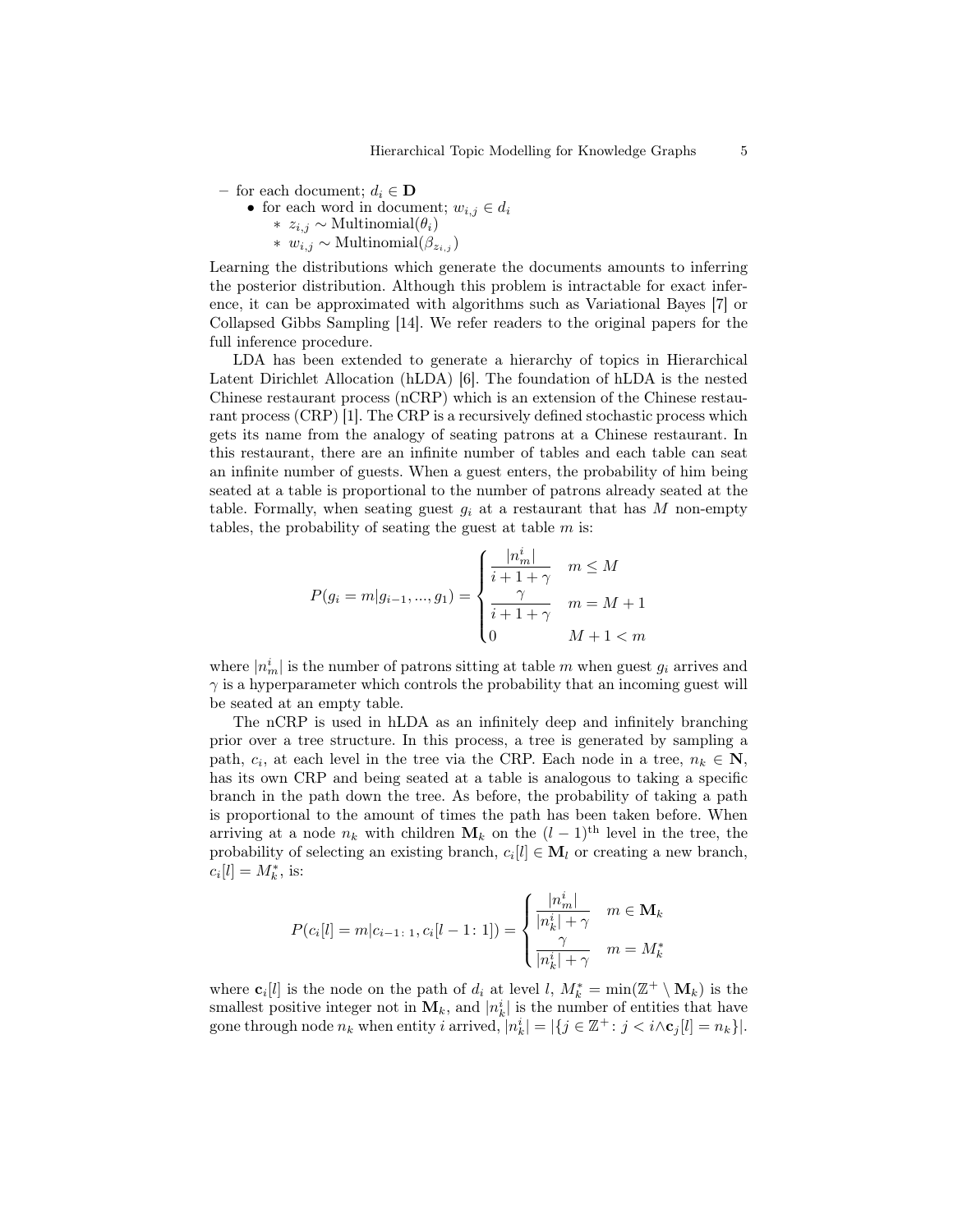Putting everything together, hLDA uses the nCRP to generate a tree of topics. The tree is bounded to a maximum depth of  $L$  and each node in the tree is associated with a topic  $\beta_k$ . Each document  $d_i$  samples a path through L nodes in the tree,  $c_i$ , and a topic distribution over levels in the tree analogous to the topic mixture in LDA,  $\theta_i$ . For each word  $w_{i,j}$  in  $d_i$ , a topic  $z_{i,j}$  is sampled from  $\theta_i$ and a word is generated from that topic. The generative process is summarized as follows:

- for each node in the tree;  $n_k \in \mathbb{N}$ 
	- $\beta_k \sim \text{Dirichlet}(\eta)$
- for each document;  $d_i \in \mathbf{D}$ 
	- $c_i \sim nCRP(\gamma)$
	- $\theta_i \sim \text{GEM}(\rho, \pi)$
	- for each word in document;  $w_{i,j} \in d_i$ 
		- ∗  $z_{i,j}$  ∼ Multinomial $(\theta_i)$
		- $* w_{i,j} ∼ β_{c_i[z_{i,j}]}$

where  $GEM(\rho, \pi)$  stands for the stick-breaking process [27] and functions as the prior for topic levels. As with LDA, we refer the readers to the original papers for model inference.

#### 3.3 Model Description

We present our model as an extension of hLDA which has been adapted to knowledge graphs. As such, we adopt the previously introduced concepts and notation, and focus on highlighting the differences.

The first difference is the departure from the domain of documents and words to that of subjects, predicates, and objects. We can think of a predicate-object pair as a tag which describes a subject in a way that is analogous to how a word describes a document. In this view, a tag, t, is defined as  $\langle p, o \rangle$  and belongs to a subject such that  $t_{i,j} \in \mathbf{T}_i$  denotes that tag  $t_{i,j}$  belongs to subject  $s_i$ . This formulation is leveraged in our model by assigning a tag topic distribution,  $\beta^t$ , for each node in the tree. Furthermore, to capture the distributions of predicates in each cluster, we mix in a predicate specific topic,  $\beta^p$ . Predicates share their level indicators,  $z_{i,j}$ , with their corresponding tags. As such, the number of predicates belonging to a subject has to equal its tag count. We define the multiset of predicates which belong to subject  $s_i$  as  $p_{i,j} \in \mathbf{P}_i$  such that  $|\mathbf{P}_i| = |\mathbf{T}_i|$ . Thus, each node is a collection of two topics whose elements span the domain of  $T \cup P$ .

Each subject  $s_i$  samples a path,  $c_i$ , through the tree using the nCRP as well as a level distribution,  $\theta_i$ . A further departure from the original hLDA model is the replacement of the stick-breaking process as the prior of the level distribution with the Dirichlet distribution. This formulation is a return to the prior used in LDA and was chosen for two reasons. The first is that the Dirichlet distribution introduces only one hyperparameter in contrast to the stick-breaking process' two. This makes our model easier to apply a priori since hyperparameter sensitivity and selection present challenges in non-parametric models. The second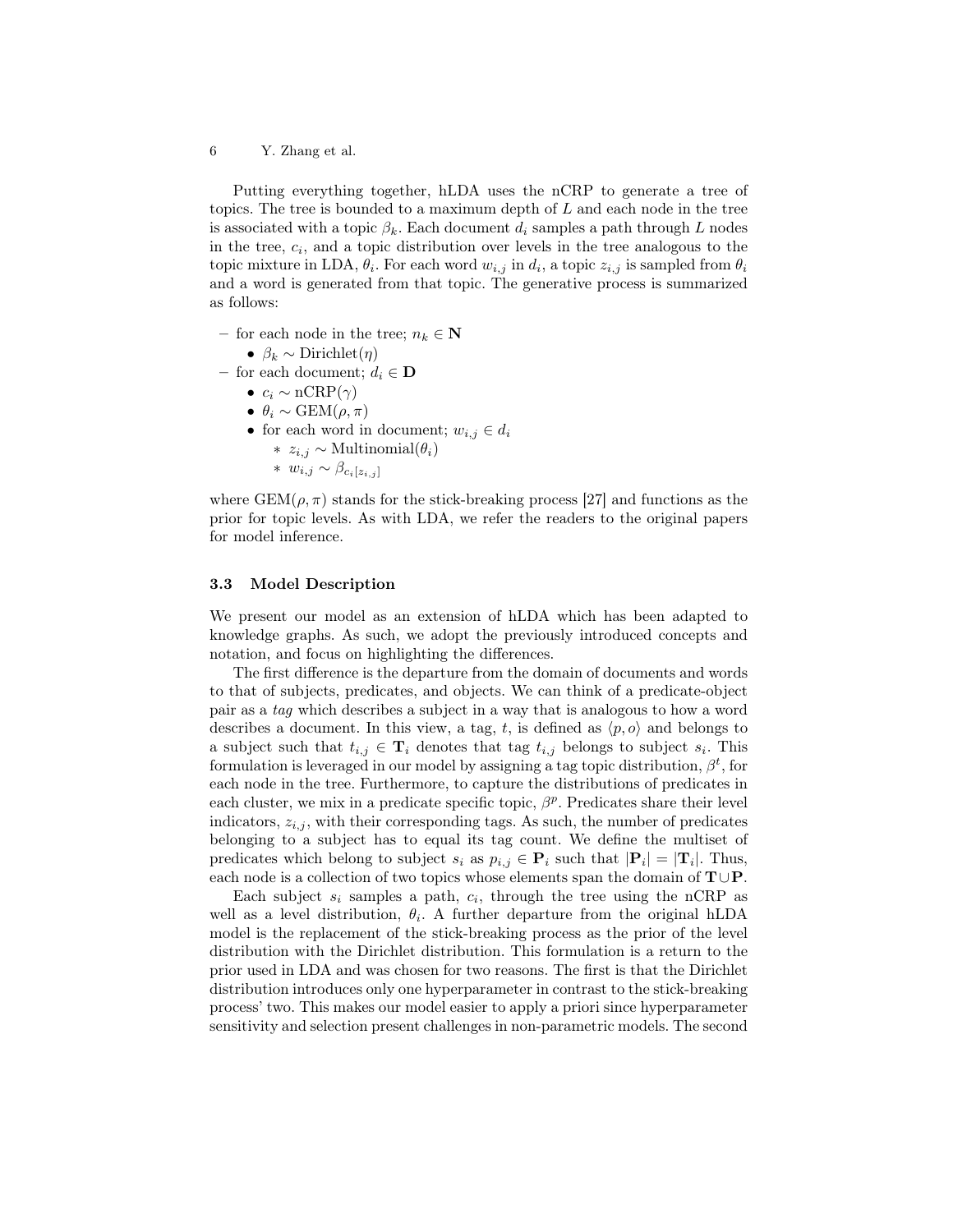is that the inference scheme is simpler when using the Dirichlet prior. Finally, the theoretical benefits of the stick-breaking prior are not justified in a practical context since the infinite distribution would get bounded in our model by the tree depth, L.

As mentioned previously, level indicators,  $z_{i,j}$ , are shared among corresponding predicates and tags. Thus, we sample one level indicator for each tag analogously to hLDA. This indicator is used in conjunction with the subject path to determine the node whose topics will be sampled from. Unlike hLDA which only samples words, our model samples predicates and tags from the selected node's predicate and tag topic distributions,  $\beta^{p}[c_i[z_{i,j}]]$  and  $\beta^{t}[c_i[z_{i,j}]]$ , respectively. We use the notation  $\beta^{p}[c_i[z_{i,j}]]$  and  $\beta^{t}[c_i[z_{i,j}]]$  to denote the predicate and tag topic distributions of the node at level  $z_{i,j}$  on path  $c_i$ . The generative process is defined as follows:

- for each node in the tree;  $n_k \in \mathbb{N}$ 
	- $\beta^p \sim \text{Dirichlet}(\eta_p)$
	- $\beta^t \sim \text{Dirichlet}(\eta_t)$
- for each subject;  $s_i \in \mathbf{S}$ 
	- $c_i \sim nCRP(\gamma)$
	- $\theta_i \sim \text{Dirichlet}(\alpha)$
	- for each tag in subject;  $t_{i,j} \in \mathbf{T}_i$  $∗ z_{i,j} \sim \text{Multinomial}(\theta_i)$
	- for each predicate in subject;  $p_{i,j} \in \mathbf{P}_i$  $∗ p_{i,j} \sim \text{Multinomial}(\beta^{p}[c_i[z_{i,j}]])$
	- for each tag in subject;  $t_{i,j} \in \mathbf{T}_i$ 
		- $*$   $t_{i,j}$  ∼ Multinomial( $\beta$ <sup>t</sup>[ $c_i$ [ $z_{i,j}$ ]])

 $\eta_p$  and  $\eta_t$  are hyperparameters of our model which control the sparsity of the topics such that lower  $\eta$  values result in sparser topics which are more dissimilar from one another. Furthermore, the ratio between  $\eta_p$  and  $\eta_t$  controls the relative importance of predicates to tags when calculating the likelihood functions.  $\gamma$  is a hyperparameter of the nCRP and controls the probability of creating a new path in the tree such that higher  $\gamma$  values will generate trees with a higher average branching factor. Finally,  $\alpha$  is the topic level hyperparameter. We provide a graphical representation of our model using plate notation in Figure 1.

#### 3.4 Inference

Our model is intractable for exact inference, thus we approximate it using collapsed Gibbs sampling for posterior inference. The goal of the sampling scheme is to generate the subject paths, c, and level indicators, z, by inferring the latent parameters. For faster mixing, we integrate out the topic distributions,  $\beta^p$  and  $\beta^t$ , as well as the level distributions,  $\theta$ , by leveraging the Multinomial-Dirichlet conjugacy. This reduces our inference scheme to simply sampling paths and levels alternately until the parameters of the model are learned, at which point we can collect samples to estimate the true posterior.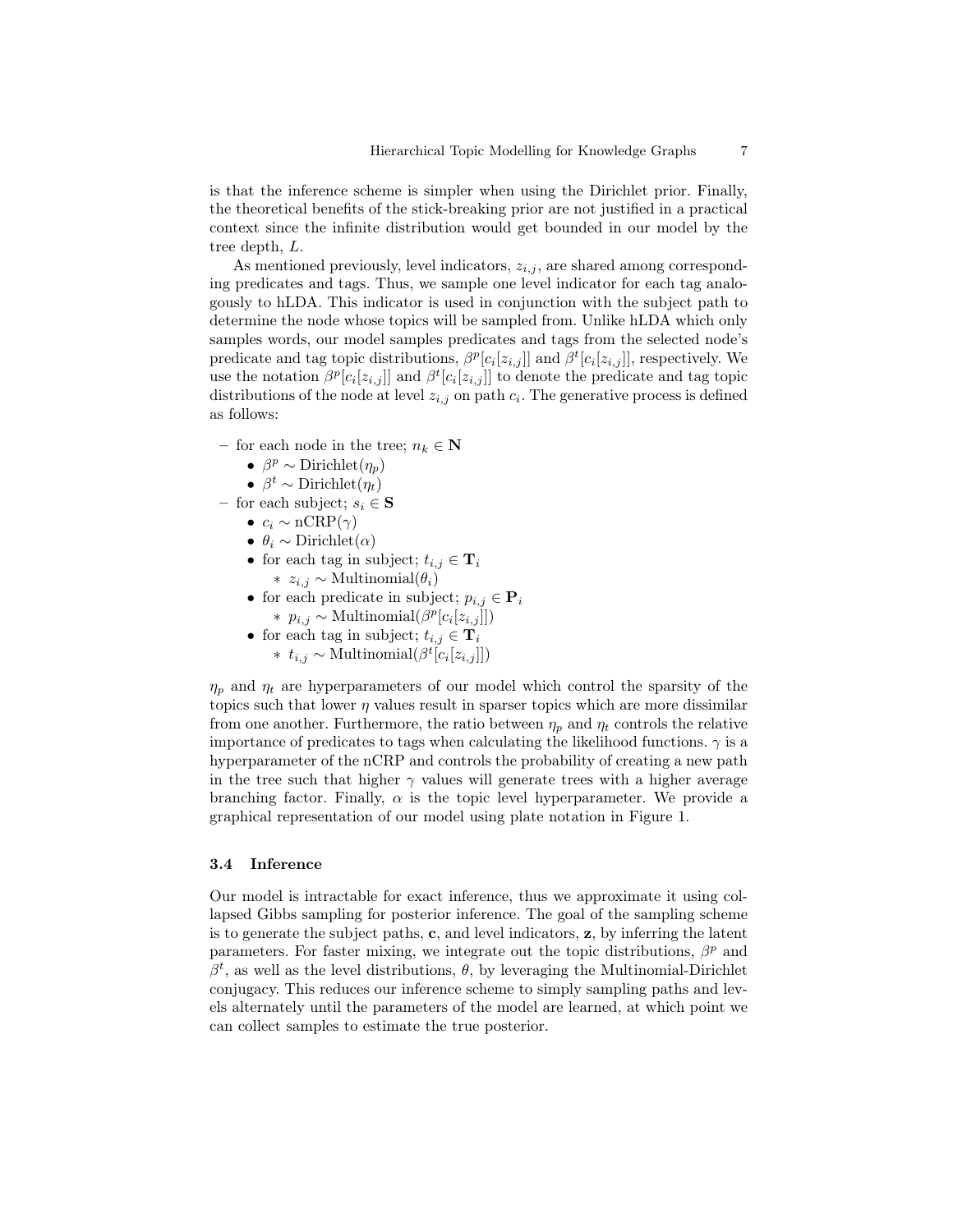8 Y. Zhang et al.



Fig. 1. Plate diagram for our model.

**Sampling Paths** The posterior distribution of  $c_i$ , the path for subject  $s_i$ , conditioned on all other variables is:

$$
\mathbb{P}(c_i|\mathbf{c}_{-i}, \mathbf{z}_i, \mathbf{P}_i, \mathbf{T}_i, \gamma, \eta_p, \eta_t) \propto \mathbb{P}(c_i|\mathbf{c}_{-i}, \gamma) \mathbb{P}(\mathbf{P}_i|c_i, \mathbf{P}_{-i}, \mathbf{z}_i, \eta_p) \n\mathbb{P}(\mathbf{T}_i|c_i, \mathbf{T}_{-i}, \mathbf{z}_i, \eta_t)
$$
\n(1)

where  $c_{-i}$  denotes all paths in the tree excluding the path taken by subject  $s_i$ . Likewise,  $\mathbf{P}_{-i}$  and  $\mathbf{T}_{-i}$  denote the predicates and tags on the tree leaving out those belonging to to subject  $s_i$ . This expression is merely an application of Bayes' theorem which states the posterior is proportional to the likelihood times the prior. The first term,  $\mathbb{P}(c_i | \mathbf{c}_{-i}, \gamma)$ , is the nCRP prior and is calculated as outlined earlier in the paper. The second term,  $\mathbb{P}(\mathbf{P}_i|c_i, \mathbf{P}_{-i}, \mathbf{z}_i, \eta_p)$ , is the predicate likelihood given the choice of paths. In other words, it is the probability of observing the predicate data if subject  $s_i$  were to take path  $c_i$ . The calculation of this term is defined as follows:

$$
\mathbb{P}(\mathbf{P}_{i}|c_{i},\mathbf{P}_{-i},\mathbf{z}_{i},\eta_{p}) =
$$
\n
$$
\prod_{l=1}^{L} \frac{\Gamma\left(\sum_{p_{i,j}\in\mathbf{P}_{-i}}\#[\mathbf{z}_{-i}=l,\mathbf{c}_{-i,l}=c_{i,l},\mathbf{P}_{-i}=p_{i,j}]+\eta_{p}|\mathbf{P}|\right)}{\sum_{p_{i,j}\in\mathbf{P}_{-i}}\Gamma\left(\#[\mathbf{z}_{-i}=l,\mathbf{c}_{-i,l}=c_{i,l},\mathbf{P}_{-i}=p_{i,j}]+\eta_{p}\right)}
$$
\n
$$
\prod_{l=1}^{L} \frac{\prod_{p_{i,j}\in\mathbf{P}_{i}}\Gamma\left(\#[\mathbf{z}_{i}=l,\mathbf{c}_{i,l}=c_{i,l},\mathbf{P}_{i}=p_{i,j}]+\eta_{p}\right)}{\Gamma\left(\prod_{p_{i,j}\in\mathbf{P}_{i}}\#[\mathbf{z}_{i}=l,\mathbf{c}_{i,l}=c_{i,l},\mathbf{P}_{i}=p_{i,j}]+\eta_{p}|\mathbf{P}|\right)}
$$
\n(2)

where  $\Gamma(.)$  is the gamma function and  $\#(.)$  indicates the number of elements that satisfy the given conditions. Finally, the third term,  $\mathbb{P}(\mathbf{T}_i|c_i, \mathbf{T}_{-i}, \mathbf{z}_i, \eta_t)$ , is the tag likelihood given the choice of paths and is calculated analogously to the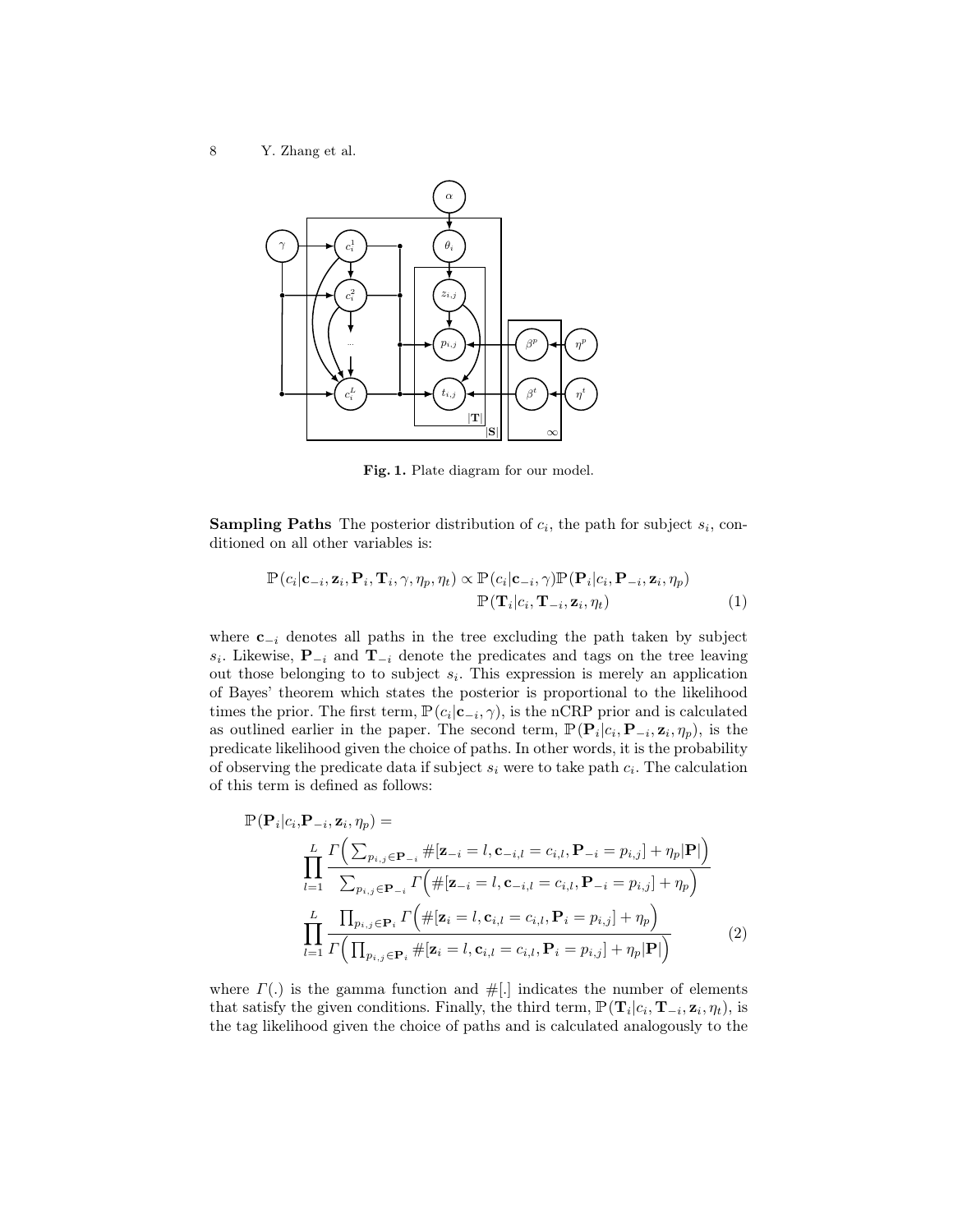predicate likelihood:

$$
\mathbb{P}(\mathbf{T}_{i}|c_{i},\mathbf{T}_{-i},\mathbf{z}_{i},\eta_{t}) =
$$
\n
$$
\prod_{l=1}^{L} \frac{\Gamma\Big(\sum_{t_{i,j}\in\mathbf{T}_{-i}}\#[\mathbf{z}_{-i}=l,\mathbf{c}_{-i,l}=c_{i,l},\mathbf{T}_{-i}=t_{i,j}]+\eta_{t}|\mathbf{T}|\Big)}{\prod_{t_{i,j}\in\mathbf{T}_{-i}}\Gamma\Big(\#[\mathbf{z}_{-i}=l,\mathbf{c}_{-i,l}=c_{i,l},\mathbf{T}_{-i}=t_{i,j}]+\eta_{t}\Big)}
$$
\n
$$
\prod_{l=1}^{L} \frac{\prod_{t_{i,j}\in\mathbf{T}_{i}}\Gamma\Big(\#[\mathbf{z}_{i}=l,\mathbf{c}_{i,l}=c_{i,l},\mathbf{T}_{i}=t_{i,j}]+\eta_{t}\Big)}{\Gamma\Big(\sum_{t_{i,j}\in\mathbf{T}_{i}}\#[\mathbf{z}_{i}=l,\mathbf{c}_{i,l}=c_{i,l},\mathbf{T}_{i}=t_{i,j}]+\eta_{t}|\mathbf{T}|\Big)}
$$
\n(3)

The time complexity of sampling a single path,  $c_i$ , is  $\mathcal{O}(|N|(|S| + |T|))$ , thus sampling all the paths in one iteration of the Gibbs sampler is  $\mathcal{O}(|S||N|(|S| +$  $|\mathbf{T}|$ ).

**Sampling Levels** The posterior distribution of  $z_{i,j}$ , the level indicator for the  $j<sup>th</sup>$  tag in subject  $s<sub>i</sub>$  is as follows:

$$
\mathbb{P}(z_{i,j}|\mathbf{z}_{i,-j},\mathbf{P}_{i,-j},i,-j,\mathbf{c},\eta_p,\eta_t,\alpha) \propto \mathbb{P}(z_{i,j}|\mathbf{z}_{i,-j},\alpha) \mathbb{P}(p_{i,j}|\mathbf{P}_{i,-j},\mathbf{c},\mathbf{z}_i,\eta_p)
$$
\n
$$
\mathbb{P}(t_{i,j}|\mathbf{T}_{i,-j},\mathbf{c},\mathbf{z}_i,\eta_t) \tag{4}
$$

where  $z_{i,-j}$  are all the level indicators in subject  $s_i$  excluding  $z_{i,j}$ , the indicator for tag  $t_{i,j}$ . The prior for level indicators,  $\mathbb{P}(z_{i,-j} | \mathbf{z}_{i,-j}, \alpha)$ , is obtained by integrating out the Multinomial distribution via the Multinomial-Dirichlet conjugacy and calculating the Dirichlet prior as follows:

$$
\mathbb{P}(z_{i,j}|\mathbf{z}_{i,-j},\alpha) = \mathbb{E}(z_{i,j}|\mathbf{z}_{i,-j},\alpha)
$$
  
= 
$$
\mathbb{E}\Big(\mathbb{E}(z_{i,j}=l)|\theta_1,\theta_2,...,\theta_L,\mathbf{z}_{i,-j},\alpha\Big)
$$
  

$$
\propto \#[\mathbf{z}_{i,-j}=l]+\alpha
$$
 (5)

The predicate likelihood,  $\mathbb{P}(p_{i,j} | \mathbf{P}_{i,-j}, c_i, \mathbf{z}_i, \eta_p)$ , is calculated by counting the total number of predicates at the node specified by  $z_{i,j}$  on path  $c_i$  that are the same as  $p_{i,j}$ :

$$
\mathbb{P}(p_{i,j}|\mathbf{P}_{i,-j},c_i,\mathbf{z}_i,\eta_p) = \mathbb{E}(p_{i,j}|\mathbf{z}_i,c_i,\eta_p)
$$
  
 
$$
\propto #[\mathbf{z}_{-(i,j)} = z_{i,j},\mathbf{c}_{z_{i,j}} = c_{i,z_{i,j}},\mathbf{P}_{-(i,j)} = p_{i,j}] + \eta_p \quad (6)
$$

The tag likelihood,  $\mathbb{P}(t_{i,j} | \mathbf{T}_{i,-j}, \mathbf{c}, \mathbf{z}_i, \eta_t)$ , is calculated analogously:

$$
\mathbb{P}(t_{i,j}|\mathbf{T}_{i,-j},c_i,\mathbf{z}_i,\eta_t) = \mathbb{E}(p_{i,j}|\mathbf{z}_i,c_i,\eta_t) \propto \#[\mathbf{z}_{-(i,j)} = z_{i,j},\mathbf{c}_{z_{i,j}} = c_{i,z_{i,j}},\mathbf{T}_{-(i,j)} = t_{i,j}] + \eta_t
$$
(7)

The time complexity of sampling a single topic,  $z_{i,j}$ , is  $\mathcal{O}(L)$  and meaning that sampling all levels is  $\mathcal{O}(|\mathbf{S}||\mathbf{T}||L)$ .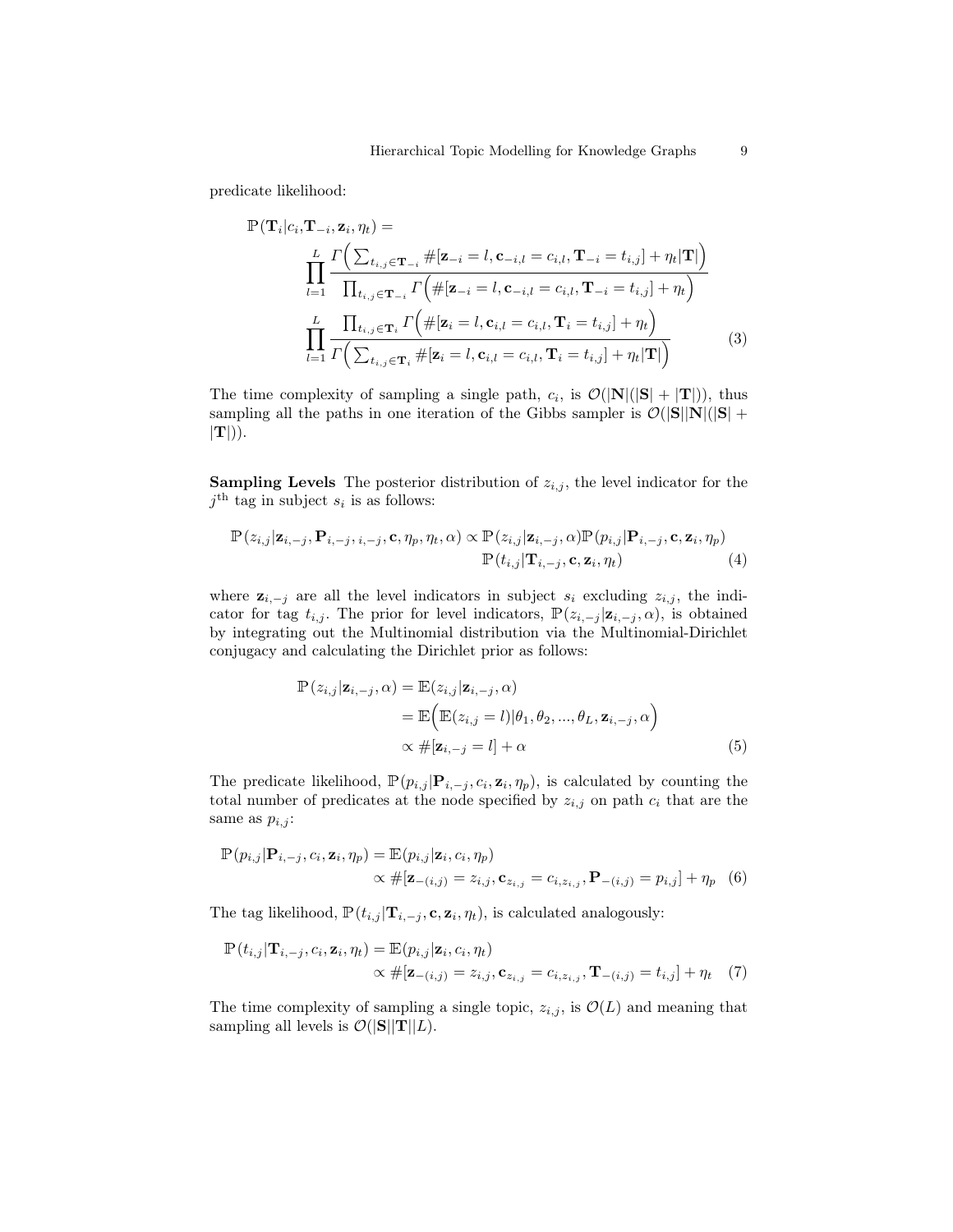Collapsed Gibbs Sampling As mentioned previously, the collapsed Gibbs sampling process samples paths and levels alternately, as summarized in Algorithm 1. This approach creates a Markov chain which iteratively approaches its stationary distribution. As such, it is necessary to burn-in a fixed number of samples before samples approximating the posterior distribution may be obtained. Although Gibbs sampling is guaranteed to converge in the infinite case, the speed with which it does so is highly variable and difficult to predict a priori. Monitoring the likelihood of the model is therefore important in determining whether sufficient training has taken place. Furthermore, due to the non-parametric nature of our model, the selection of hyperparameters is critically important. Recall, for instance, that the tree's structure and size changes every time it is sampled. Thus, high  $\gamma$  values may induce trees with branching factors too high to feasibly perform inference on.

Algorithm 1 Gibbs Sampling Procedure

**Input:** Knowledge graph, K; nCRP hyperparmeter,  $\gamma$ ; topic hyperparameters,  $\eta^p$  and  $\eta^t$ ; level hyperparameter  $\alpha$ ; Number of iterations, *iters* **Output:** Hierarchical topic model for  $K$  defined by c and z 1: Obtain  $S, P$ , and  $T$  from  $K$ 2: for  $iter = \{1, 2, ..., iter\}$  do 3: for  $i \in \{1, 2, ..., |\mathbf{S}| \text{ do}$ 4: Sample  $c_i$  using Equation 1 5: for  $j \in \{1, 2, ..., |\mathbf{T}| \text{ do}$ 6: Sample  $z_{i,j}$  using Equation 4 7: end for 8: end for 9: end for

# 4 Evaluation

We split the evaluation of our model into two parts: quantitative and qualitative. In our quantitative evaluation, we train our model to obtain a hierarchical clustering of subject entities. This clustering is then evaluated by comparing against ground truth labels and calculating metrics of clustering performance. This gives insight into the quality of induced tree and allocation of subjects to leaf nodes. To assess the quality of the inferred topic clusters, we perform a qualitative evaluation by analyzing the membership distributions of predicates and tags to selected topics. What follows is a summary of our evaluation procedure and discussion of the results. The source code for our model along with the datasets used may be found on GitHub<sup>3</sup>.

<sup>3</sup> https://github.com/yujia0223/hkg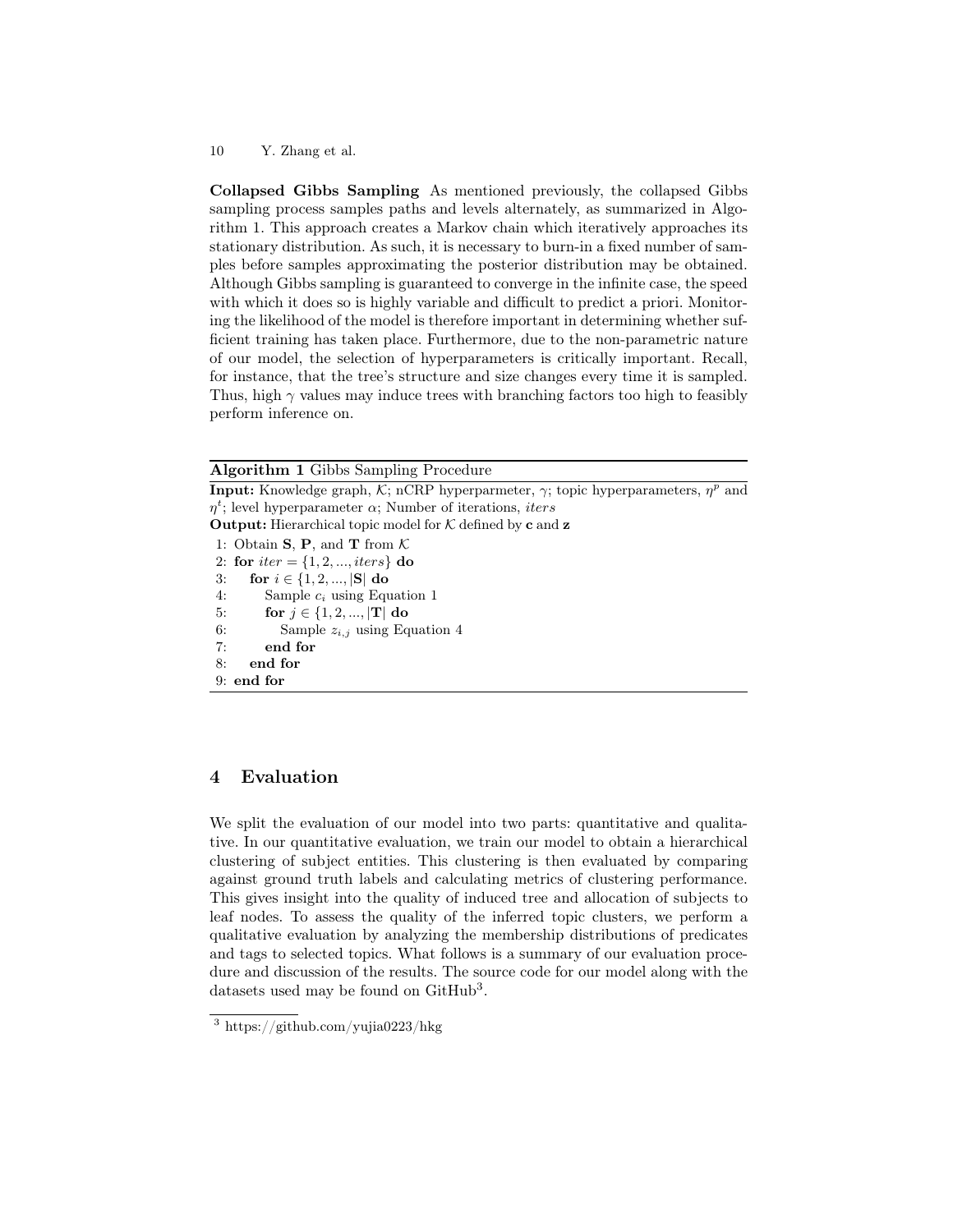|          | FB15k-237                            | ${\rm YAGO3\text{-}10}$  | ${\bf DBpedia}$       |
|----------|--------------------------------------|--------------------------|-----------------------|
|          | <b>Level 1</b> Person, Organization, | Person, Organization,    | Person, Place         |
|          | Location, Event                      | Body of Water            |                       |
|          | Level 2 Artist, Politician, Sci-     | Artist, Politician, Sci- | Artist, Athlete, Pop- |
|          | entist, Officeholder,                | entist, Officeholder,    | ulatedPlace, Natu-    |
|          | Writer, Musical Or-                  | Writer, Musical Or-      | ralPlace              |
|          | ganization, Party, En-               | ganization, Party, En-   |                       |
|          | terprise, Nongovern-                 | terprise, Nongovern-     |                       |
|          | mental Organization,                 | mental Organization,     |                       |
|          | County, Town, City,                  | Stream, Lake, Ocean,     |                       |
|          | Mountain, Movie, En-                 | Bay, Sea                 |                       |
|          | tertainment, Game,                   |                          |                       |
|          | Contest                              |                          |                       |
| Level 3  |                                      |                          | Actor, MusicalArtist, |
|          |                                      |                          | Painter, Soccer-      |
|          |                                      |                          | Player, GridironFoot- |
|          |                                      |                          | ballPlayer, Winter-   |
|          |                                      |                          | SportPlayer, Swim-    |
|          |                                      |                          | mer, BodyOfWater,     |
|          |                                      |                          | Mountain, Settlement, |
|          |                                      |                          | Island, Country       |
| Level 4- |                                      |                          | AmericanFoot-         |
|          |                                      |                          | ballPlayer, IceHock-  |
|          |                                      |                          | eyPlayer, Lake, City, |
|          |                                      |                          | Town                  |

Table 1. Summary of ground truth classes used to derive clustering evaluation datasets.

#### 4.1 Datasets

We use three real-world datasets in our evaluation: FB15k-237, YAGO3-10, and DBpedia. The datasets were chosen based on their ubiquity in existing literature and to highlight the scalability of our sampling scheme on large datasets. What follows is a brief description of each dataset.

FB15k-237 The FB15k-237 dataset [32] was constructed from the FB15k dataset [9] by removing redundant and inverse triples. It contains data queried from a version of Freebase that existed around 2013. Specifically, it is comprised of 272115 triples, 14541 entities, and 237 predicates. For our hierarchical clustering analysis, we followed a similar approach to generating a ground truth subset of the data as [18]. Namely, we first mapped entities to the WordNet taxonomy [23] through the sameAs predicate, which relates Freebase entities to YAGO entities. We then extracted triples containing subjects with labels on second level in the taxonomy from the sets provided in Table 1. This process yielded a dataset with 5301 subjects, 103550 triples, 10018 entities, and 190 predicates.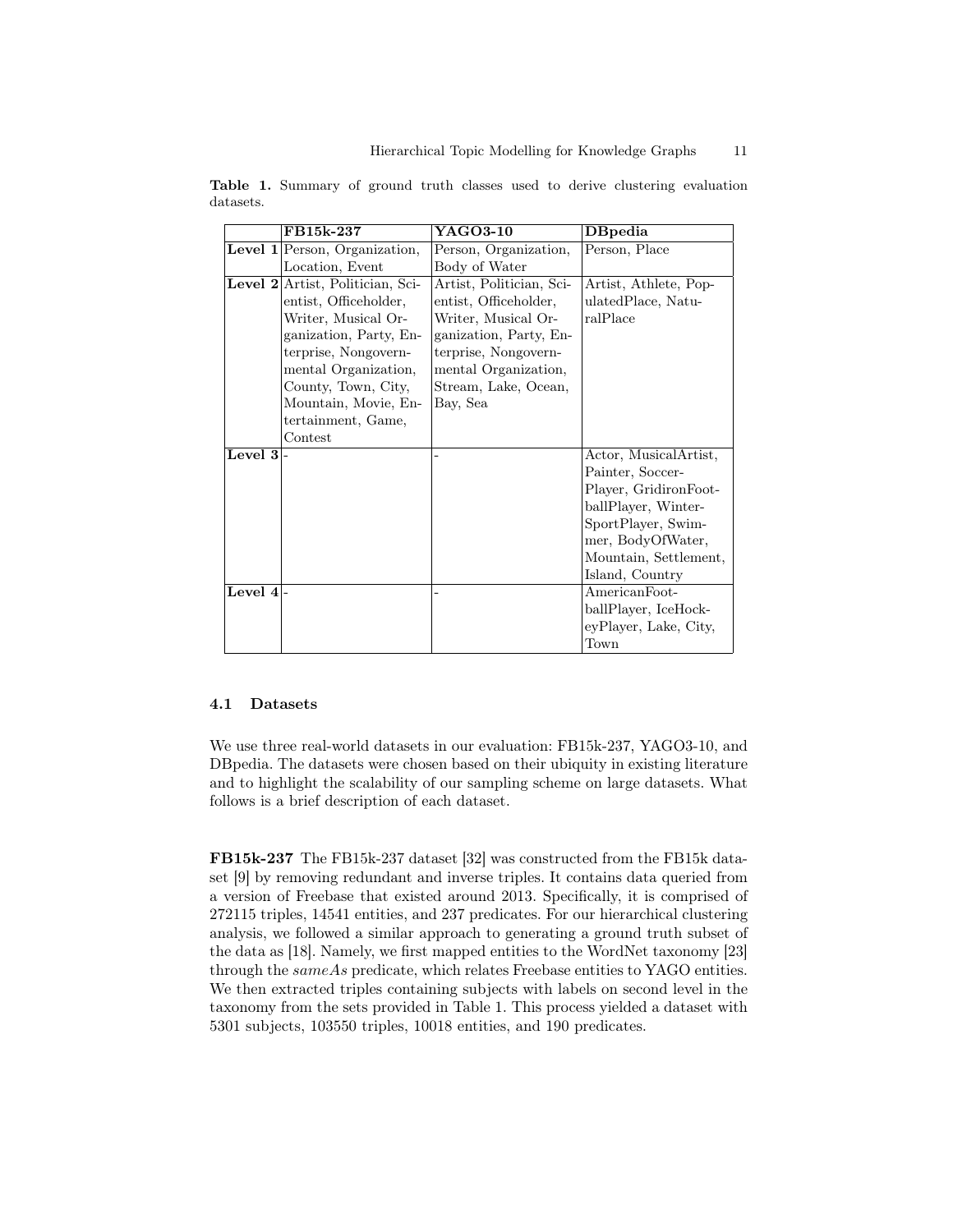**Table 2.** Method results (mean  $\pm$  standard deviation) on the FB15k-237, YAGO3-10, and DBpedia datasets. Underscore denotes significance at alpha value of 0.05 compared against our model as per t-test.

|               | FB15k-237       |                 | <b>YAGO3-10</b> |                 | <b>DB</b> pedia |                                      |
|---------------|-----------------|-----------------|-----------------|-----------------|-----------------|--------------------------------------|
| Method        | ARI             | NMI             | ARI             | <b>NMI</b>      | ARI             | NMI                                  |
| RDF2VEC       |                 |                 |                 |                 |                 |                                      |
| K-means       | $.308\pm.012$   | $.567 \pm .007$ | $.070 \pm .019$ | $.199 \pm .017$ | $.223 \pm .005$ | $\underline{.416} \pm .005$          |
| <b>OPTICS</b> | $.087 \pm .000$ | $.283 \pm .000$ | $.009 \pm .000$ | $.172 \pm .000$ | $.001 \pm .000$ | $.311 \pm .000$                      |
| Agglom.       | $.455 \pm .000$ | $.601 \pm .000$ | $.038 \pm .000$ | $.174 \pm .000$ | .236 $\pm$ .000 | $.414 \pm .000$                      |
| Spectral      | $.539 \pm .000$ | $.678 \pm .000$ | $.071 \pm .000$ | $.218 \pm .000$ | $.218 \pm .000$ | $.410 \pm .000$                      |
| TransE        |                 |                 |                 |                 |                 |                                      |
| K-means       | $.405 \pm .049$ | $.632 \pm .009$ | $.263 \pm .009$ | $.367 \pm .003$ | $.247 \pm .029$ | $.389 \pm .024$                      |
| <b>OPTICS</b> | $.031 \pm .000$ | .253 $\pm$ .000 | $.049 \pm .000$ | $.150 \pm .000$ | $.001 \pm .000$ | $.198 \pm .000$                      |
| Agglom.       | $.491 \pm .000$ | $.599 \pm .000$ | $.226 \pm .000$ | $.337 \pm .000$ | $.198 \pm .000$ | $.383 \pm .000$                      |
| Spectral      | $.658 \pm .000$ | $.684 \pm .000$ | $.270 \pm .000$ | $.345 \pm .000$ | $.057 \pm .000$ | $.321 \pm .000$                      |
| DistMult      |                 |                 |                 |                 |                 |                                      |
| K-means       | $.269\pm.011$   | $.559 \pm .013$ | $.174 \pm .012$ | .326 $\pm$ .015 | $.400 \pm .008$ | $.587 \pm .010$                      |
| <b>OPTICS</b> | $.016 \pm .000$ | $.189 \pm .000$ | $.029 \pm .000$ | $.175 \pm .000$ | $.002 \pm .000$ | $.184 \pm .000$                      |
| Agglom.       | $.379 \pm .000$ | $.621 \pm .000$ | $.202 \pm .000$ | $.382 \pm .000$ | $.389 \pm .000$ | $.594 \pm .000$                      |
| Spectral      | $.505\pm .000$  | $.600 \pm .000$ | $.035 \pm .000$ | $.124\pm .000$  | $.150\pm .000$  | $.478 \pm .000$                      |
| ComplEx       |                 |                 |                 |                 |                 |                                      |
| K-means       | $.271 \pm .020$ | $.562 \pm .016$ | $.137 \pm .012$ | $.342 \pm .009$ | $.462 \pm .013$ | $.630 \pm .015$                      |
| <b>OPTICS</b> | $.019 \pm .000$ | $.202 \pm .000$ | $.017 \pm .000$ | $.152 \pm .000$ | $.002 \pm .000$ | $.235 \pm .000$                      |
| Agglom.       | $.385 \pm .000$ | $.630 \pm .000$ | $.181 \pm .000$ | $.299 \pm .000$ | $.442 \pm .000$ | $.628 \pm .000$                      |
| Spectral      | $.563 \pm .000$ | $.613 \pm .000$ | $.016 \pm .000$ | $.204\pm .000$  | $.203 \pm .000$ | $.550 \pm .000$                      |
| ConvE         |                 |                 |                 |                 |                 |                                      |
| K-means       | $.332 \pm .031$ | $.619 \pm .013$ | $.004 \pm .003$ | $.004 \pm .001$ |                 | $.474 \pm .019$ .612 $\pm .013$      |
| <b>OPTICS</b> | $.040 \pm .000$ | $.254 \pm .000$ | $.012 \pm .000$ | $.088 \pm .000$ | $.002 \pm .000$ | $.238 \pm .000$                      |
| Agglom.       | $.384 \pm .000$ | $.630 \pm .000$ | $.003 \pm .000$ | $.005 \pm .000$ | $.458 \pm .000$ | $.614 \pm .000$                      |
| Spectral      | $.556 \pm .000$ | $.703 \pm .000$ | $.002 \pm .000$ | $.006 \pm .000$ | $.439 \pm .000$ | $.639 \pm .000$                      |
| ExCut         | $.343\pm.011$   | $.651\pm .002$  | $.130 \pm .007$ | $.322 \pm .011$ | $.380 \pm .016$ | $.595 \pm .005$                      |
| Our Method    | $.656 \pm .005$ | $.669 \pm .021$ | $.044 \pm .006$ | $.218 \pm .002$ |                 | $.406 \pm .042 \times .582 \pm .022$ |

YAGO3-10 The YAGO3-10 dataset was derived from the YAGO3 database [21] which is a knowledge graph derived from Wikipedia and follows the hierarchical class structure of WordNet. As with FB15k-237, we mapped entities to the WordNet taxonomy before selecting the subset defined by classes in Table 1. This resulted in a dataset with 11954 subject, 84382 triples, 27572 entities, and 28 relations.

DBpedia The DBpedia dataset was generated by querying DBpedia [19] for random entities belonging to classes on levels 4 and 5 as specified in Table 1. Specifically, 75 entities were extracted for each of these classes. Triples where these entities take on the subject role were then queried for, filtering out triples which indicate class membership. This process resulted in 908 subjects, 57191 triples, 31202 entities, and 345 predicates. The impetus for this dataset was to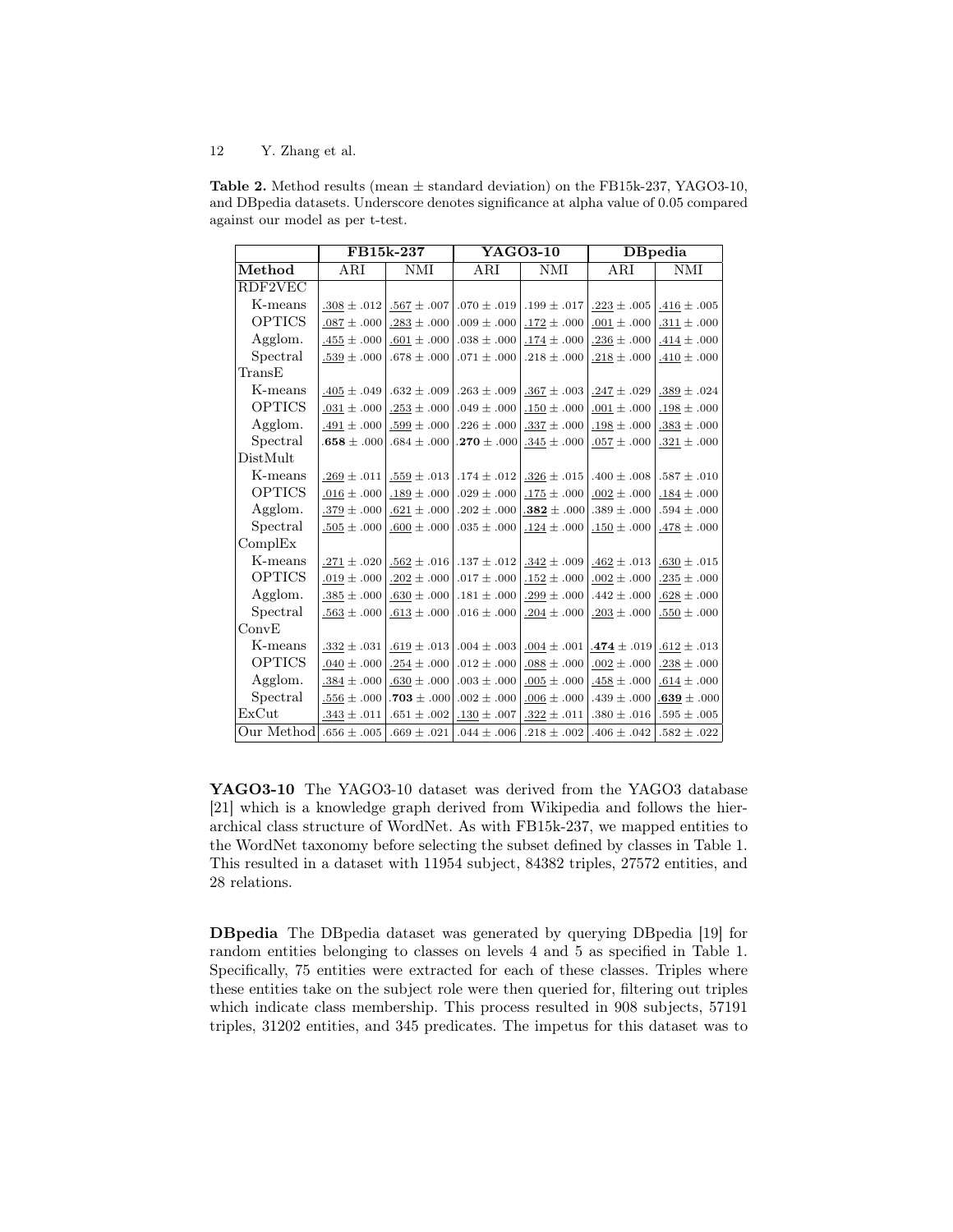

Fig. 2. Excerpt of our induced tree on the DB pedia dataset. Numbers in brackets indicate number of subjects which visited the cluster on its path.

evaluate our model on a hierarchy not rooted in the WordNet taxonomy. The hierarchical relations between DBpedia classes were obtained from the DBpedia ontology mapping which may be found on the DB peida website<sup>4</sup>. All querying to generate the dataset and ground truth clusters was performed in November of 2021.

#### 4.2 Quantitative Evaluation

To quantitatively evaluate our model, we examined the hierarchical clustering of subjects in our induced topic hierarchy. This type of evaluation jointly assesses the quality of the tree structure as well as the allocation of paths along it. Specifically, we ran our model five times on each of the aforementioned datasets using 100 burn-in samples. We then sampled from our learned distributions to obtain a topic hierarchy. We evaluated the quality of the clustering using the Adjusted Rand Index (ARI) [17] and Normalized Mutual Information (NMI)

<sup>4</sup> http://mappings.dbpedia.org/server/ontology/classes/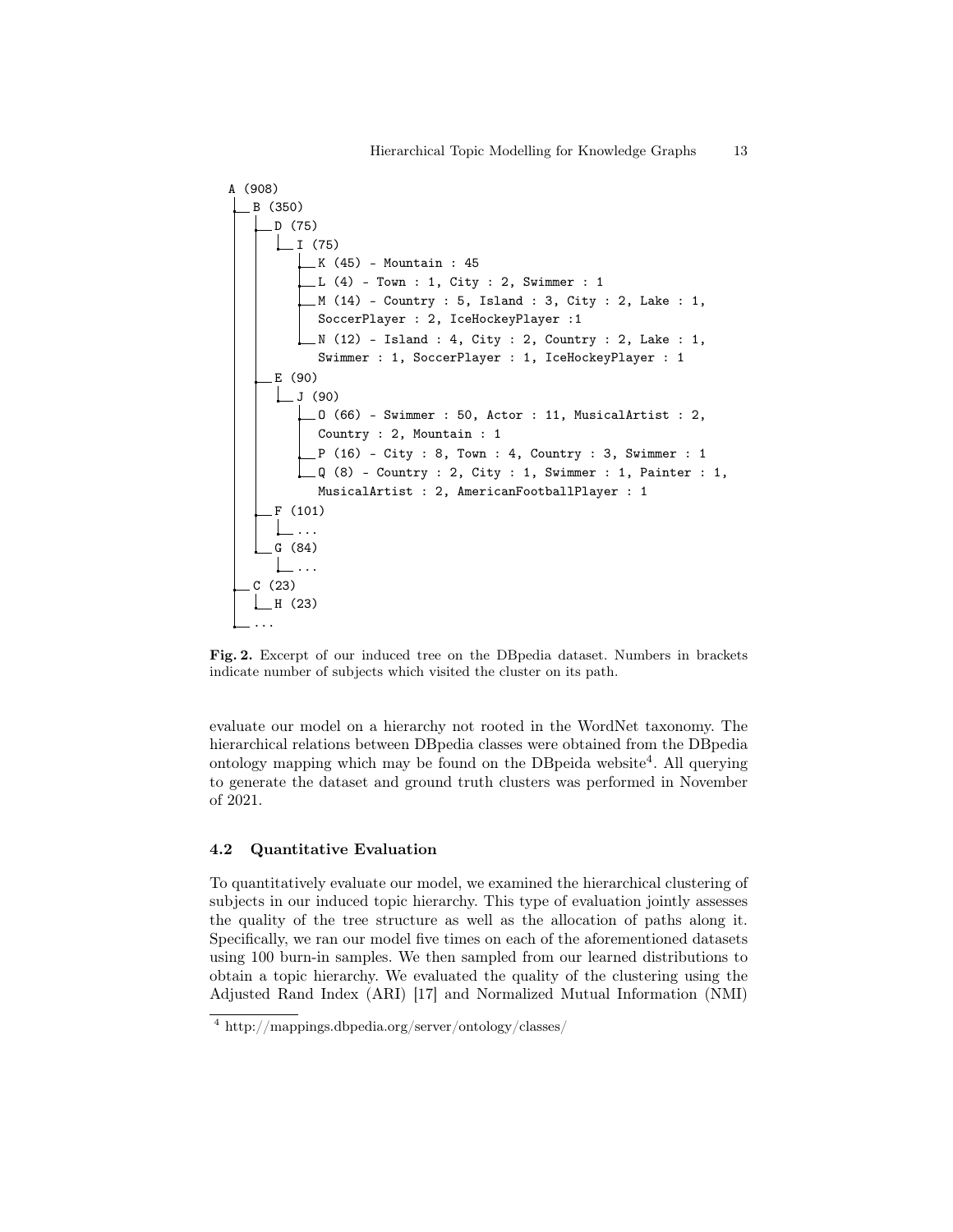

Fig. 3. Predicates and their posterior distribution for cluster K on the DBpedia tree as displayed in Figure 2.

[31] as in previous works [18]. We compared our model against embedding based methods described in the related works section. Pretrained embeddings for these models were obtained from LibKGE<sup>5</sup> [10]. The mean and standard deviations of five runs are summarized in Table 2.

Our results indicate that our model is comparable with embedding based approaches. Indeed, the performance of all methods is highly variable with no method clearly outperforming the other. We note our model's underperformance on the YAGO3-10 dataset relative to other methods. We hypothesize that this is due to the high ratio of subjects to triples in this dataset. Such a characteristic results in a low amount of predicates and tags for each subject compared to other datasets. This in turn hinders our model's ability to approximate the true likelihood when calculating the posterior, resulting in lesser performance. Nevertheless, our model is still significantly better than many of the other methods as measured by a t-test. We conclude, therefore, that our model is capable of inducing coherent topic hierarchies on real world knowledge graphs.

#### 4.3 Qualitative Evaluation

Cluster allocation is driven by the interaction of predicates and tags. Specifically, each cluster has predicate and tag membership distributions. This allows us to draw interesting observations in that we can describe a cluster by its predicate and tag distributions. This gives us insight into the composition of a cluster. Figure 2 provides an excerpt of our induced tree on the DBpedia dataset. On the other hand in Figure 3, we provide an example of cluster K's predicate distribution from the DBpedia dataset. We note that this predicate distribution is consistent with the subjects whose path ends at this cluster. Namely, the predicates are consistent with these subjects, i.e., mountains. Furthermore, we can also analyze the distribution of objects to which the predicates are connected to.

<sup>5</sup> https://github.com/uma-pi1/kge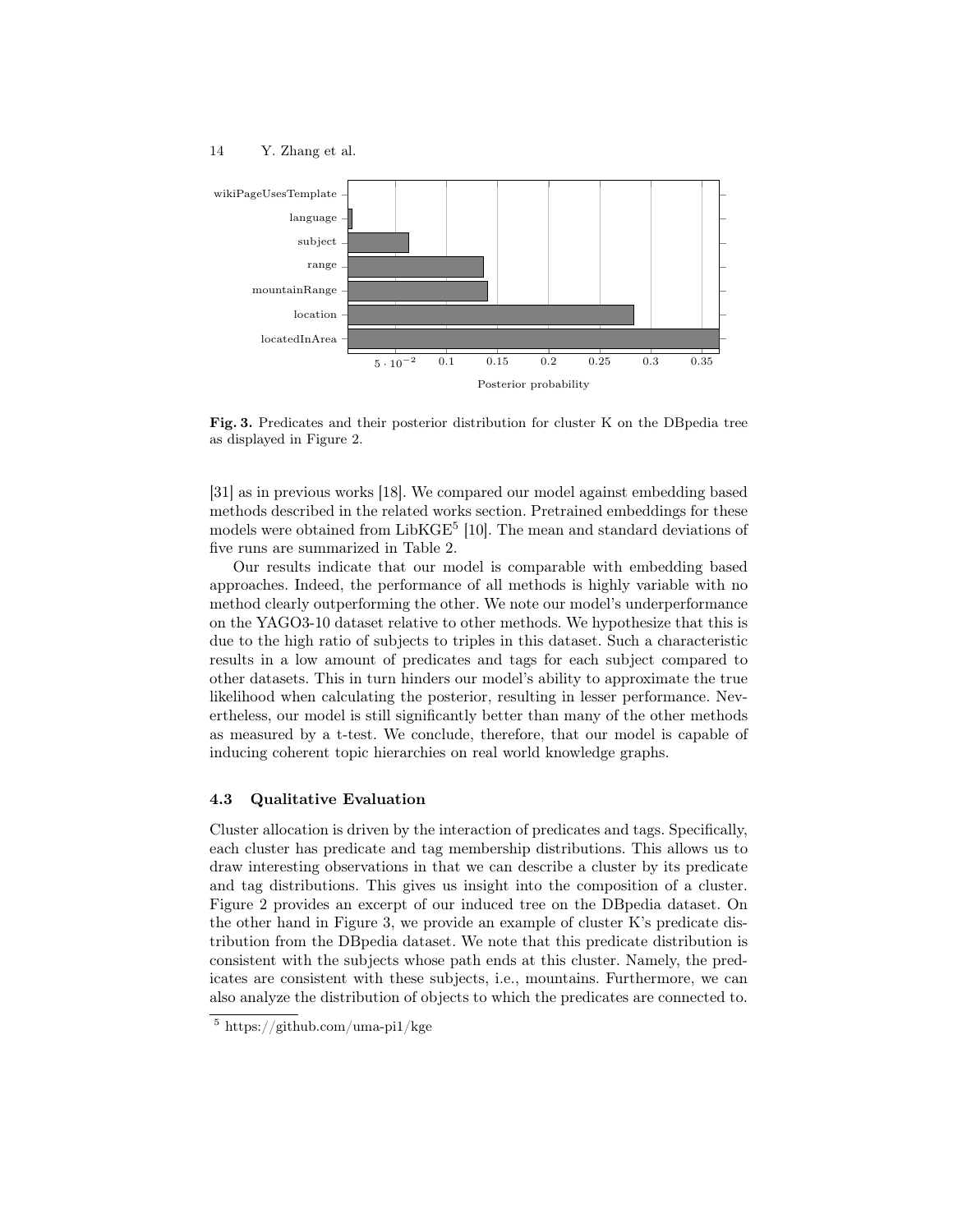

Fig. 4. Objects' posterior distribution for predicate locatedInArea

We highlight this in Figure 4 which shows the object distribution for the predicate locatedInArea for cluster K. Based on the data that we used, the mountains in cluster K are most probably located in Italy, Peru, Switzerland, and United States.

## 5 Conclusion

In this paper we propose a model for discovering underlying hierarchical structures in knowledge graphs. For this purpose we adapt a hierarchical topic model used in natural language processing, namely hLDA, to the domain of knowledge graphs. Our model extends hLDA by introducing separate predicate and tag (predicate-object pair) topics, yielding a topic hierarchy consisting of predicate and tag distributions. Knowledge graph subjects take paths through this hierarchy which may be seen as an implicit hierarchical clustering of knowledge graph subjects. This formulation has the added benefit in that it is non-parametric, therefore does not require a priori assumptions about the tree structure other than its depth. To infer our model, we present an efficient Gibbs sampling scheme which leverages the Multinomial-Dirichlet conjugate to integrate out latent probability distributions allowing our model to scale to large datasets. We evaluate our model on three real world datasets and compare against benchmark methods. Our results demonstrate our model's ability to induce coherent topic hierarchies with high quality subject clusterings and explainable topic predicate and tag memberships.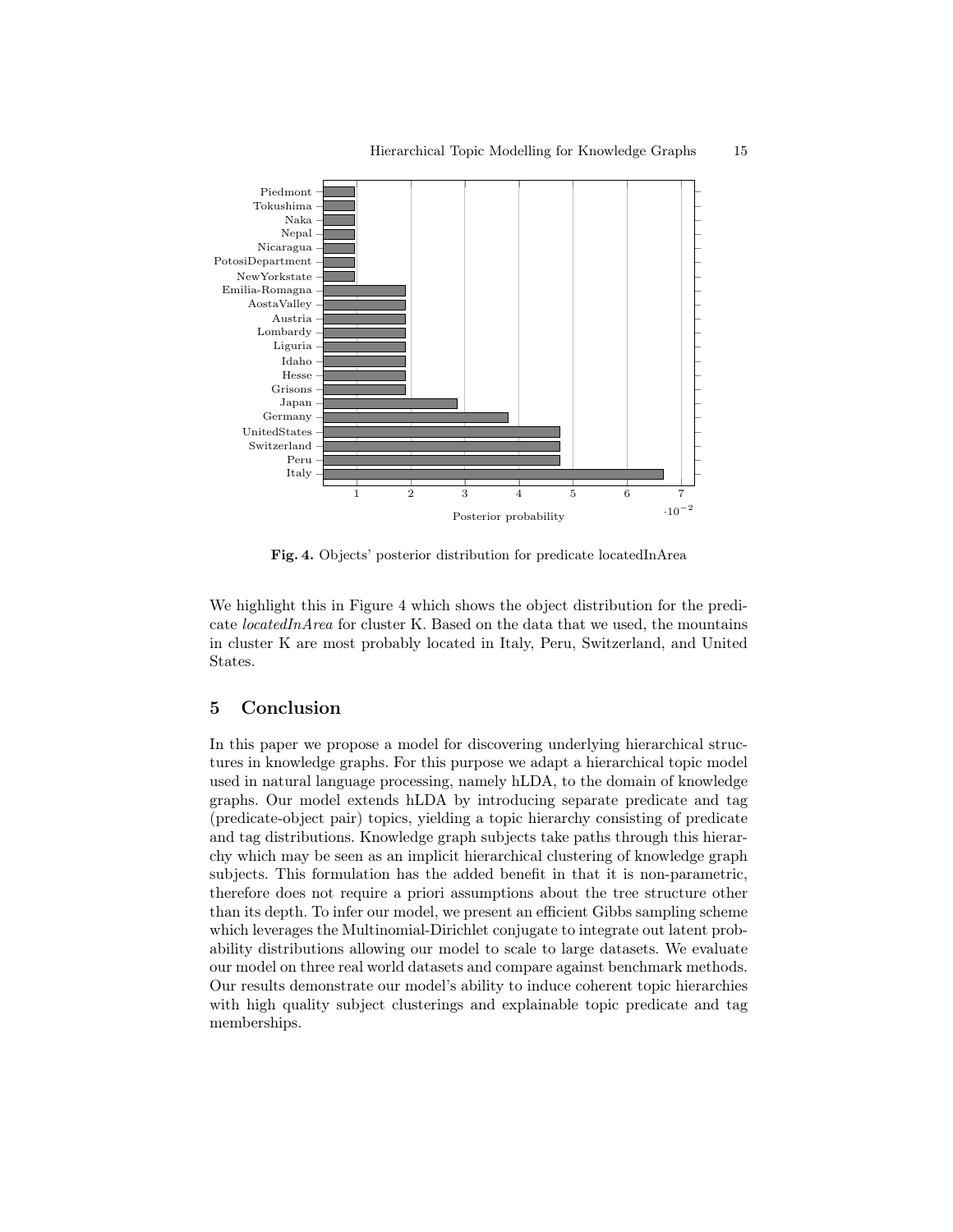# References

- 1. Aldous, D.J.: Exchangeability and related topics. In: École d'Été de Probabilités de Saint-Flour XIII 1983, pp. 1–198. Springer (1985)
- 2. Almoqhim, F., Millard, D.E., Shadbolt, N.: Improving on popularity as a proxy for generality when building tag hierarchies from folksonomies. In: International Conference on Social Informatics. pp. 95–111. Springer (2014)
- 3. Ankerst, M., Breunig, M.M., Kriegel, H.P., Sander, J.: Optics: Ordering points to identify the clustering structure. ACM Sigmod record  $28(2)$ , 49–60 (1999)
- 4. Bellini, V., Schiavone, A., Di Noia, T., Ragone, A., Di Sciascio, E.: Knowledgeaware autoencoders for explainable recommender systems. In: Proceedings of the 3rd Workshop on Deep Learning for Recommender Systems (2018)
- 5. Benz, D., Hotho, A., Stützer, S., Stumme, G.: Semantics made by you and me: Self-emerging ontologies can capture the diversity of shared knowledge (2010)
- 6. Blei, D.M., Griffiths, T.L., Jordan, M.I.: The nested chinese restaurant process and bayesian nonparametric inference of topic hierarchies. Journal of the ACM (JACM) 57(2), 7 (2010)
- 7. Blei, D.M., Ng, A.Y., Jordan, M.I.: Latent dirichlet allocation. Journal of machine Learning research 3(Jan), 993–1022 (2003)
- 8. Bordes, A., Usunier, N., Chopra, S., Weston, J.: Large-scale simple question answering with memory networks. arXiv preprint arXiv:1506.02075 (2015)
- 9. Bordes, A., Usunier, N., Garcia-Duran, A., Weston, J., Yakhnenko, O.: Translating embeddings for modeling multi-relational data. Advances in neural information processing systems 26 (2013)
- 10. Broscheit, S., Ruffinelli, D., Kochsiek, A., Betz, P., Gemulla, R.: Libkge-a knowledge graph embedding library for reproducible research. In: Proceedings of the 2020 Conference on Empirical Methods in Natural Language Processing: System Demonstrations. pp. 165–174 (2020)
- 11. Das, R., Dhuliawala, S., Zaheer, M., Vilnis, L., Durugkar, I., Krishnamurthy, A., Smola, A., McCallum, A.: Go for a walk and arrive at the answer: Reasoning over paths in knowledge bases using reinforcement learning. arXiv preprint arXiv:1711.05851 (2017)
- 12. Dettmers, T., Minervini, P., Stenetorp, P., Riedel, S.: Convolutional 2d knowledge graph embeddings. In: Thirty-second AAAI conference on artificial intelligence (2018)
- 13. Gad-Elrab, M.H., Stepanova, D., Tran, T.K., Adel, H., Weikum, G.: Excut: explainable embedding-based clustering over knowledge graphs. In: International Semantic Web Conference. pp. 218–237. Springer (2020)
- 14. Griffiths, T.L., Steyvers, M.: Finding scientific topics. Proceedings of the National academy of Sciences 101(suppl 1), 5228–5235 (2004)
- 15. Gu, C., Yin, G., Wang, T., Yang, C., Wang, H.: A supervised approach for tag hierarchy construction in open source communities. In: Proceedings of the 7th Asia-Pacific Symposium on Internetware. pp. 148–152. ACM (2015)
- 16. Heymann, P., Garcia-Molina, H.: Collaborative creation of communal hierarchical taxonomies in social tagging systems. Tech. rep. (2006)
- 17. Hubert, L., Arabie, P.: Comparing partitions. Journal of classification 2(1), 193– 218 (1985)
- 18. Jain, N., Kalo, J.C., Balke, W.T., Krestel, R.: Do embeddings actually capture knowledge graph semantics? In: European Semantic Web Conference. pp. 143–159. Springer (2021)